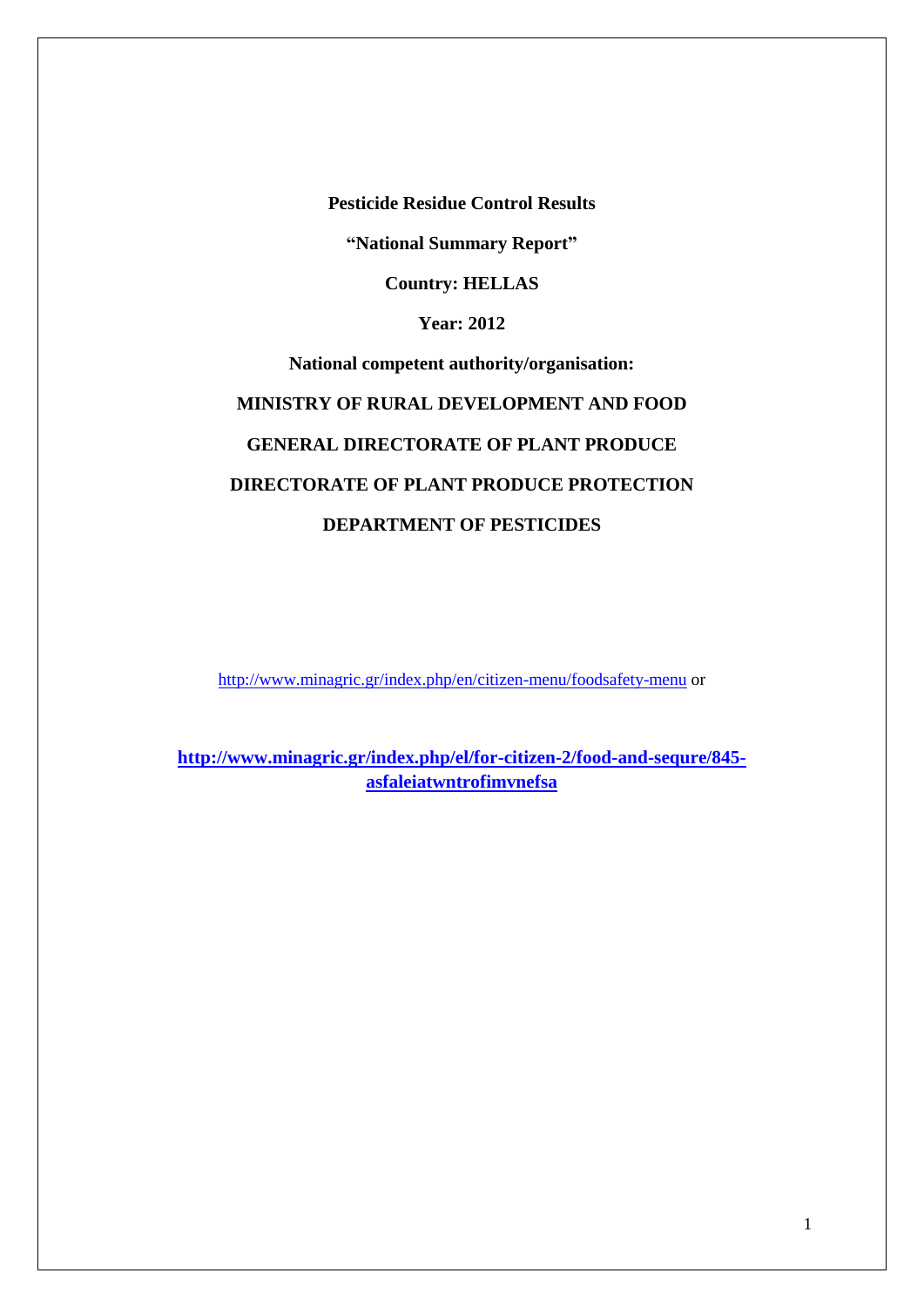#### **1. Objective and design of the national control programme**

National control programme of 2012 for pesticide residues (monitoring) as part of the Multi Annual Control Programme has been established according to terms and conditions of Articles 26-35 of Regulation (EC) No 396/2005 of the European Parliament and the Council, of 23.02.2005 on Maximum Residue Levels of pesticides in or on food and feed of plant and animal origin and amending Council Directive 91/414/EEC.

The monitoring programme was designed and coordinated by the Ministry of Rural Development and Food (Directorate of Plant Produce Protection). The programme was based on several risk analysis criteria and parameters: number of samples (domestic and imported) for each product, agricultural produce, cultivation area per culture, expected imports, results from previous years' monitoring programmes, dietary intake contribution of each product, sampling location, community control programme, pesticides used in practice by the farmers, relevant RASFF notifications for pesticide residues, personnel and analytical capacity of the official laboratories. It aims at ensuring compliance with maximum levels and assessing consumer exposure in order to achieve a high level of protection and application of good agricultural practice in all stages of production and harvest of agricultural products.

The responsibilities of the laboratories involved, regarding the number of samples of each commodity that should be analysed and the areas of sampling were well defined. The responsible for the EU co-ordinated program laboratories were clearly stated. The sampling was carried out by the responsible for sampling regional and local authorities.

Sampling strategy was based on "from the farm to the fork" rationale, taking into account the specificities of each region of the country. The sampling methods, necessary for carrying out such controls of pesticide residues, were those provided for in JMD 91972/2003- Directive 2002/63/EC and Reg. 152/2009/EC (official control of feed). Samples were taken by domestic production and imports, proportionally, covering points of collection, storage, packing and trade of products of plant origin.

The official laboratories, analysing samples for pesticide residues are accredited and participate in the Community Proficiency Tests. The methods of analysis used by the laboratories comply with the criteria set out in relevant EU law provisions and other adopted technical guidelines.

In a case of an MRL exceedance, before any administrative and punitive enforcement action is taken, a default analytical uncertainty of 50% is subtracted from the measured value. If this figure still exceeds the MRL, enforcement action relevant to the case is taken.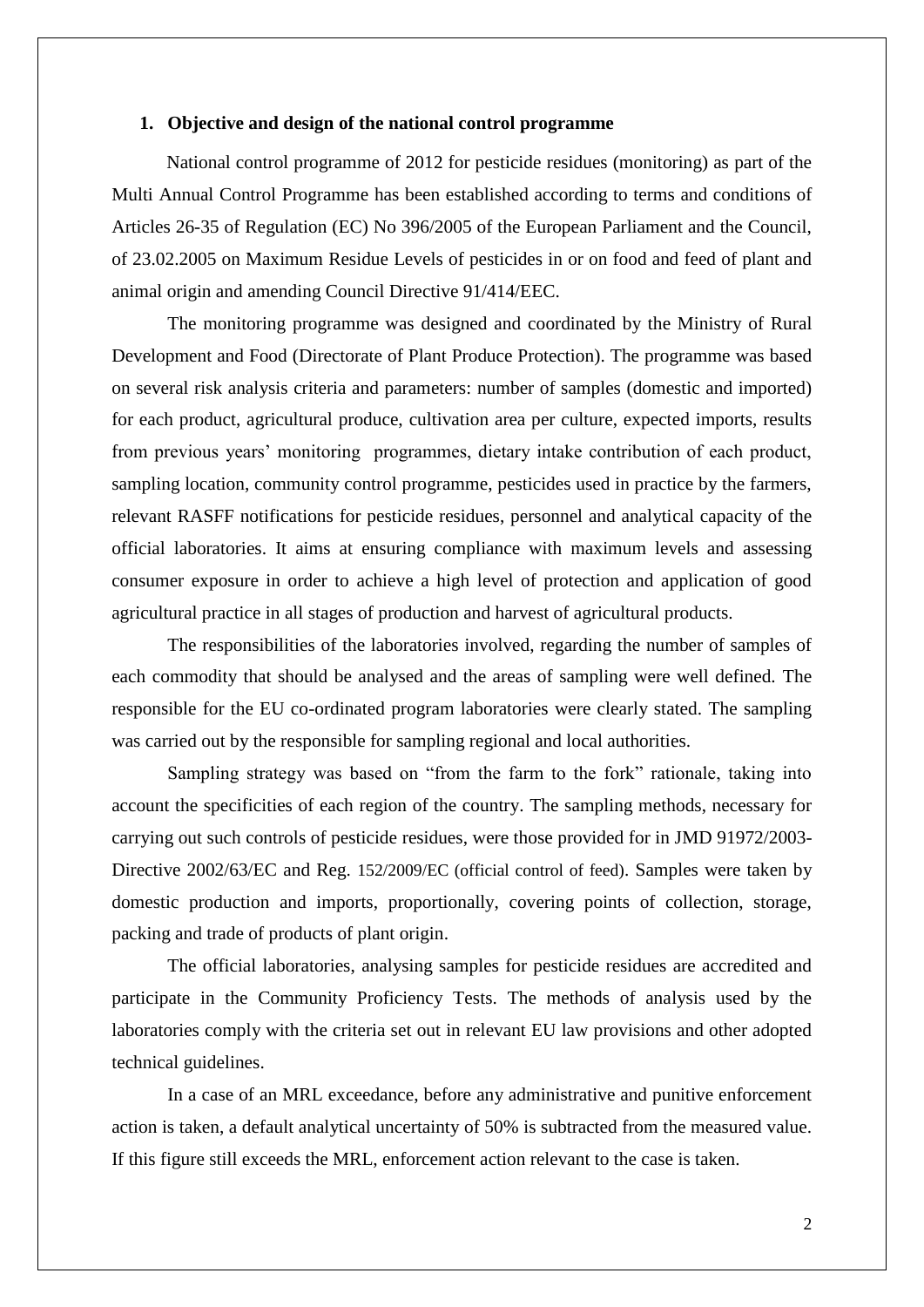**2. Key findings, interpretation of the results and comparability with the previous year results**

| <b>Category</b>        | <b>Total</b><br>of samples | number | <b>Number</b><br>samples<br>without<br>detectable<br>residues | of             | <b>Number of samples</b><br>with<br>or<br><b>or</b><br><b>MRL</b> is set | residues<br>at<br>below EU MRL<br>for which no | <b>Number</b><br><b>Samples</b><br>residues<br>exceeding<br><b>MRL</b> | of<br>with<br>EU- |
|------------------------|----------------------------|--------|---------------------------------------------------------------|----------------|--------------------------------------------------------------------------|------------------------------------------------|------------------------------------------------------------------------|-------------------|
| Fruits-<br>Vegetables- |                            |        |                                                               |                |                                                                          |                                                |                                                                        |                   |
| <b>Nuts</b>            |                            | 2281   |                                                               | 1600           |                                                                          | 639                                            |                                                                        | 42                |
| Cereals-Pulses         |                            | 71     |                                                               | 45             |                                                                          | 25                                             |                                                                        | 1                 |
| Origin<br>Plant        |                            |        |                                                               |                |                                                                          |                                                |                                                                        |                   |
| Processed products     |                            | 284    |                                                               | 248            |                                                                          | 36                                             |                                                                        | 0                 |
| <b>Baby Food</b>       |                            | 17     |                                                               | 16             |                                                                          | 1                                              |                                                                        | $\Omega$          |
| of<br>Animal<br>Food   |                            |        |                                                               |                |                                                                          |                                                |                                                                        |                   |
| origin                 |                            | 30     |                                                               | 30             |                                                                          | 0                                              |                                                                        | $\Omega$          |
| Feed                   |                            | 8      |                                                               | $\overline{2}$ |                                                                          | 6                                              |                                                                        | 0                 |
| Other                  |                            | 18     |                                                               | 18             |                                                                          | $\Omega$                                       |                                                                        | 0                 |
| <b>Total</b>           | Year<br>2011:<br>2558      | 2709   | Year<br>2011:<br>1923                                         | 1959           | Year<br>2011:<br>570                                                     | 707                                            | Year<br>2011:<br>60                                                    | 43                |

# **Surveillance**

# **Suspect**

| <b>Category</b>      | of samples           | <b>Total number</b> | <b>Number</b><br>samples<br>without<br>detectable<br>residues | of <sub>1</sub> | <b>Number of samples</b><br>with<br>residues<br>or below EU MRL<br>for which no<br>or<br><b>MRL</b> is set | at          | <b>Number</b><br><b>Samples</b><br>residues<br>exceeding<br><b>MRL</b> | of<br>with<br>EU- |
|----------------------|----------------------|---------------------|---------------------------------------------------------------|-----------------|------------------------------------------------------------------------------------------------------------|-------------|------------------------------------------------------------------------|-------------------|
| Fruits-Vegetables-   |                      |                     |                                                               |                 |                                                                                                            |             |                                                                        |                   |
| <b>Nuts</b>          |                      | 85                  |                                                               | 28              |                                                                                                            | 47          |                                                                        | 10 <sup>°</sup>   |
| Cereals-Pulses       |                      | 0                   |                                                               | 0               |                                                                                                            | 0           |                                                                        | 0                 |
| Origin<br>Plant      |                      |                     |                                                               |                 |                                                                                                            |             |                                                                        |                   |
| Processed products   |                      | 1                   |                                                               |                 |                                                                                                            | $\mathbf 0$ |                                                                        | 0                 |
| <b>Baby Food</b>     |                      | 0                   |                                                               | 0               |                                                                                                            | 0           |                                                                        | 0                 |
| Animal<br>Food<br>of |                      |                     |                                                               |                 |                                                                                                            |             |                                                                        |                   |
| origin               |                      | $\Omega$            |                                                               | 0               |                                                                                                            | 0           |                                                                        | 0                 |
| Feed                 |                      | $\mathbf 0$         |                                                               | 0               |                                                                                                            | 0           |                                                                        | 0                 |
| Other                |                      | $\overline{2}$      |                                                               | $\overline{2}$  |                                                                                                            | $\mathbf 0$ |                                                                        | 0                 |
| <b>Total</b>         | Year<br>2011:<br>157 | 88                  | Year<br>2011:<br>60                                           | 31              | Year<br>2011:<br>83                                                                                        | 47          | Year<br>2011:<br>14                                                    | 10                |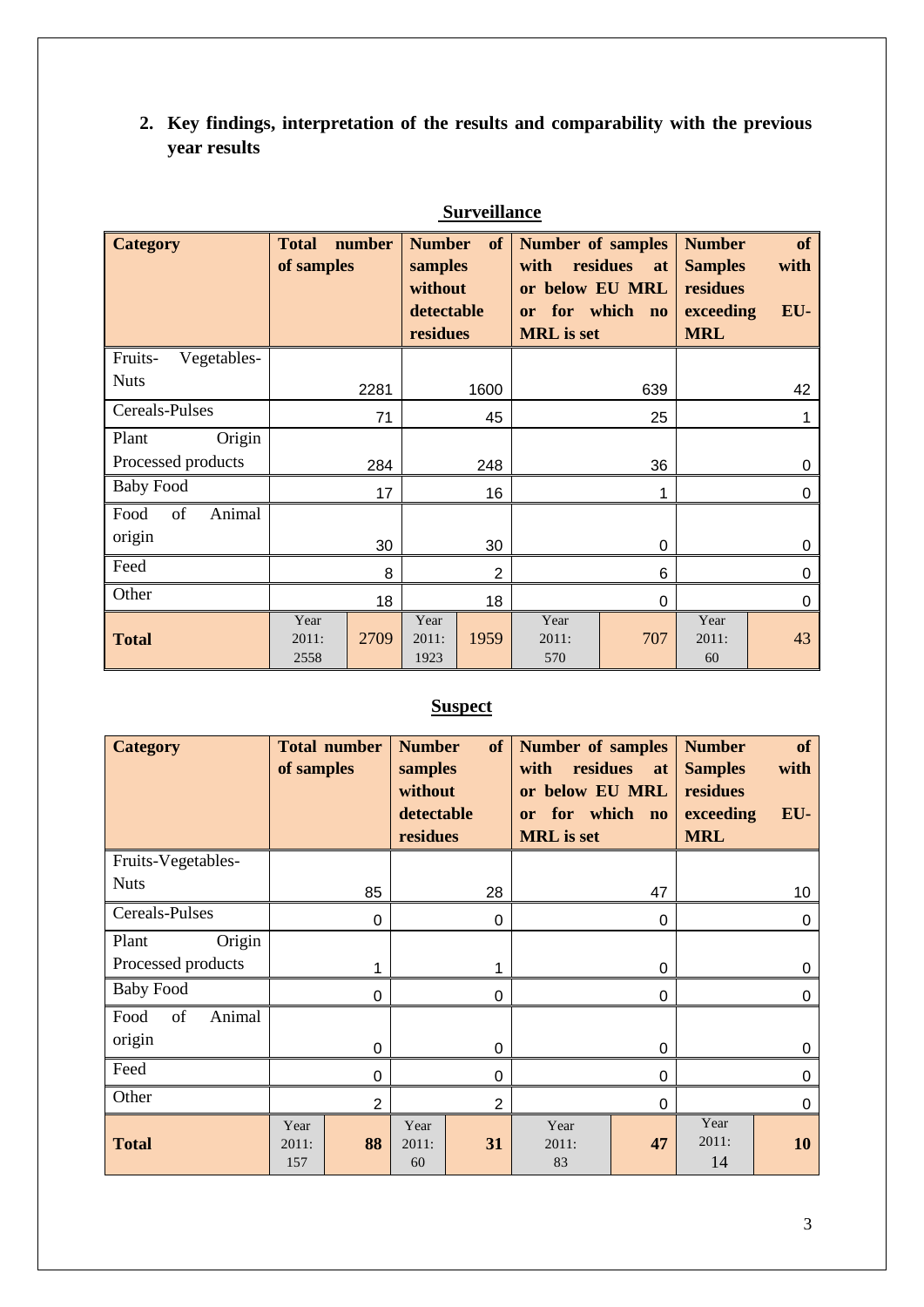### **3. Non-compliant samples: Possible reasons and Actions taken**

In 2012, out of 2709 surveillance samples which were analysed 43 samples were exceeding the EU Mrls (1,6%) and 26 samples were non compliant (0,96%). In 2011 60 samples out of and 2558 were exceeding the EU Mrls and 34 samples (out of and 2558) were non complaint.

Regarding suspect samples, in 2012, 10 samples out of 88 were exceeding the EU Mrls (11,3%) and 8 samples (out of 88) were non compliant (9%). In 2011, 14 samples out of 157 were exceeding the EU Mrls (8,9%) and 10 (out of 157) were non compliant (6,3%)

Analytical information about the samples and the actions taken regarding non compliant samples are given at the table below (Table 1).

A separate table (Table 2) provides information on RASFF notifications.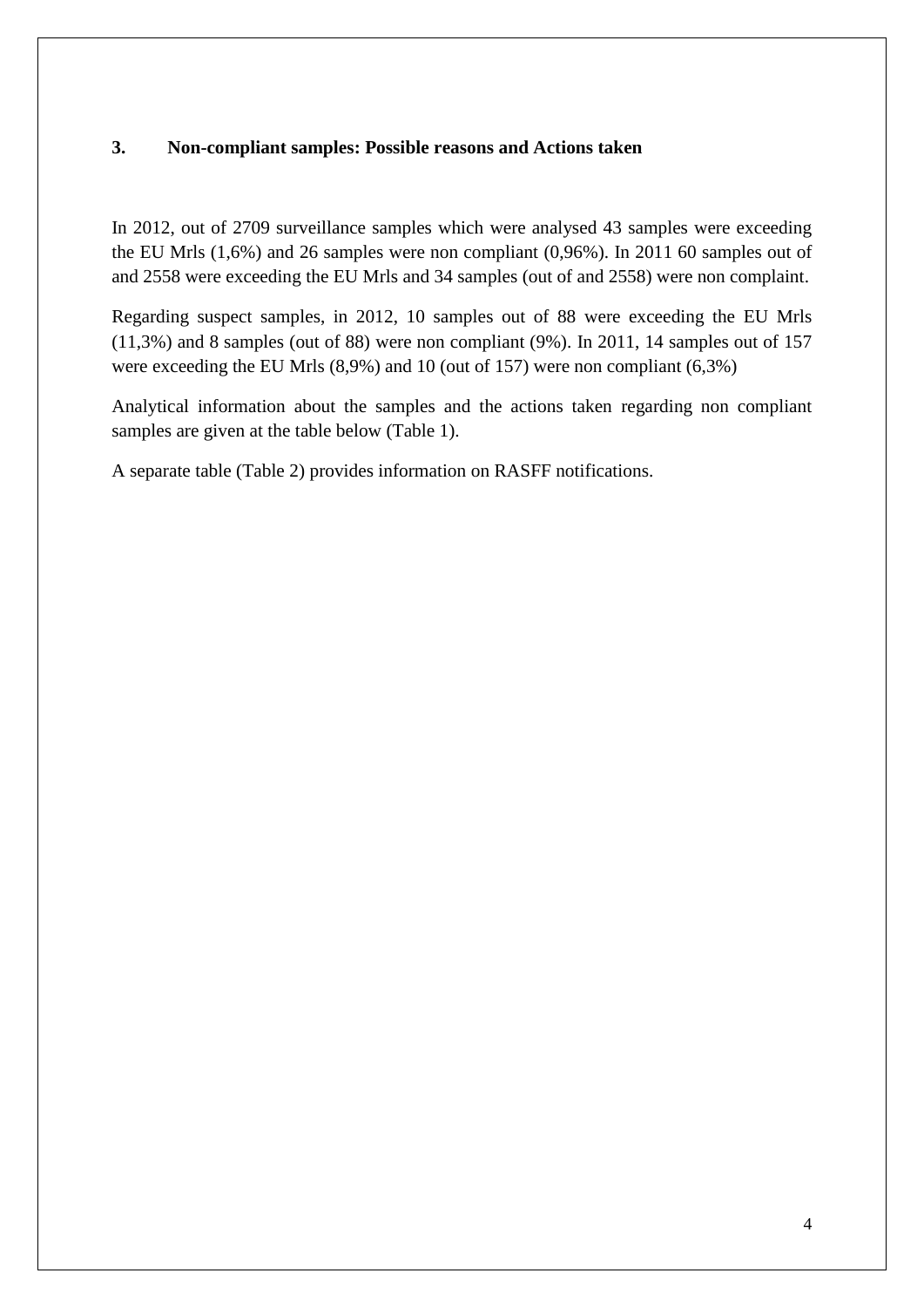**Table 1: Non Compliant Samples for which administrative actions were taken or administrative actions are in progress.**

| a/a              | LabSampCode    | <b>Product</b>     | <b>Residue</b>                      | <b>Reason for MRL non</b><br>compliance            | <b>Note</b>    |
|------------------|----------------|--------------------|-------------------------------------|----------------------------------------------------|----------------|
|                  | GR-007-12-181  |                    |                                     |                                                    |                |
| 1                |                | carrots            | chlorpyrifos                        | GAP not respected.<br>not respected,<br>GAP<br>not |                |
| $\boldsymbol{2}$ | GR-001-12-1348 | celery leaves      | chlorpyrifos, linuron               | authorized use                                     |                |
|                  |                |                    |                                     | <b>GAP</b><br>respected<br>not                     |                |
|                  |                |                    |                                     | application rate/method not                        |                |
| 3                | GR-004-12-024  | cucumber           | oxamyl                              | respected                                          |                |
|                  |                |                    | dimethoate (sum of dimethoate and   |                                                    |                |
|                  |                | lettuce (and other | omethoate<br>expressed<br>as        | GAP<br>not respecte,<br>not                        |                |
| 4                | GR-001-12-49   | salad plants)      | dimethoate)                         | authorized use                                     |                |
|                  |                |                    | dimethoate (sum of dimethoate and   |                                                    |                |
|                  |                | lettuce (and other | omethoate<br>expressed<br><b>as</b> | GAP not respected,<br>not                          |                |
| 5                | GR-001-12-81   | salad plants)      | dimethoate)                         | authorized use                                     |                |
|                  |                |                    |                                     |                                                    | Administrative |
|                  |                |                    |                                     | GAP<br>not respected,<br>not                       | actions<br>in  |
| 6                | GR-002-12-248  | okra, lady fingers | Acetamiprid                         | authorized use                                     | progress       |
|                  |                |                    |                                     |                                                    | Administrative |
|                  |                |                    |                                     | GAP not respected:<br>not                          | actions<br>in  |
| 7                | GR-002-12-298  | okra, lady fingers | Acetamiprid                         | authorized use                                     | progress       |
|                  |                |                    | dimethoate (sum of dimethoate and   |                                                    |                |
|                  |                |                    | omethoate<br>expressed<br><b>as</b> |                                                    | Imported       |
| 8                | GR-002-12-090  | oranges            | dimethoate)                         | Reason unknown                                     | (EG)           |
|                  |                |                    | methiocarb (sum of methiocarb and   |                                                    |                |
|                  | GR-001-12-1336 |                    | methiocarb sulfoxide and sulfone    |                                                    |                |
| 9                |                | pepper             | expressed as methiocarb)            | GAP not respected                                  |                |
|                  |                |                    |                                     |                                                    | Administrative |
|                  | GR-002-12-452  |                    |                                     |                                                    | actions<br>in  |
| 10               |                | potatoes           | chlorpyrifos                        | GAP not respected                                  | progress       |
| 11               | GR-003-12-204  | potatoes           | Chlorpyrifos                        | GAP not respected                                  |                |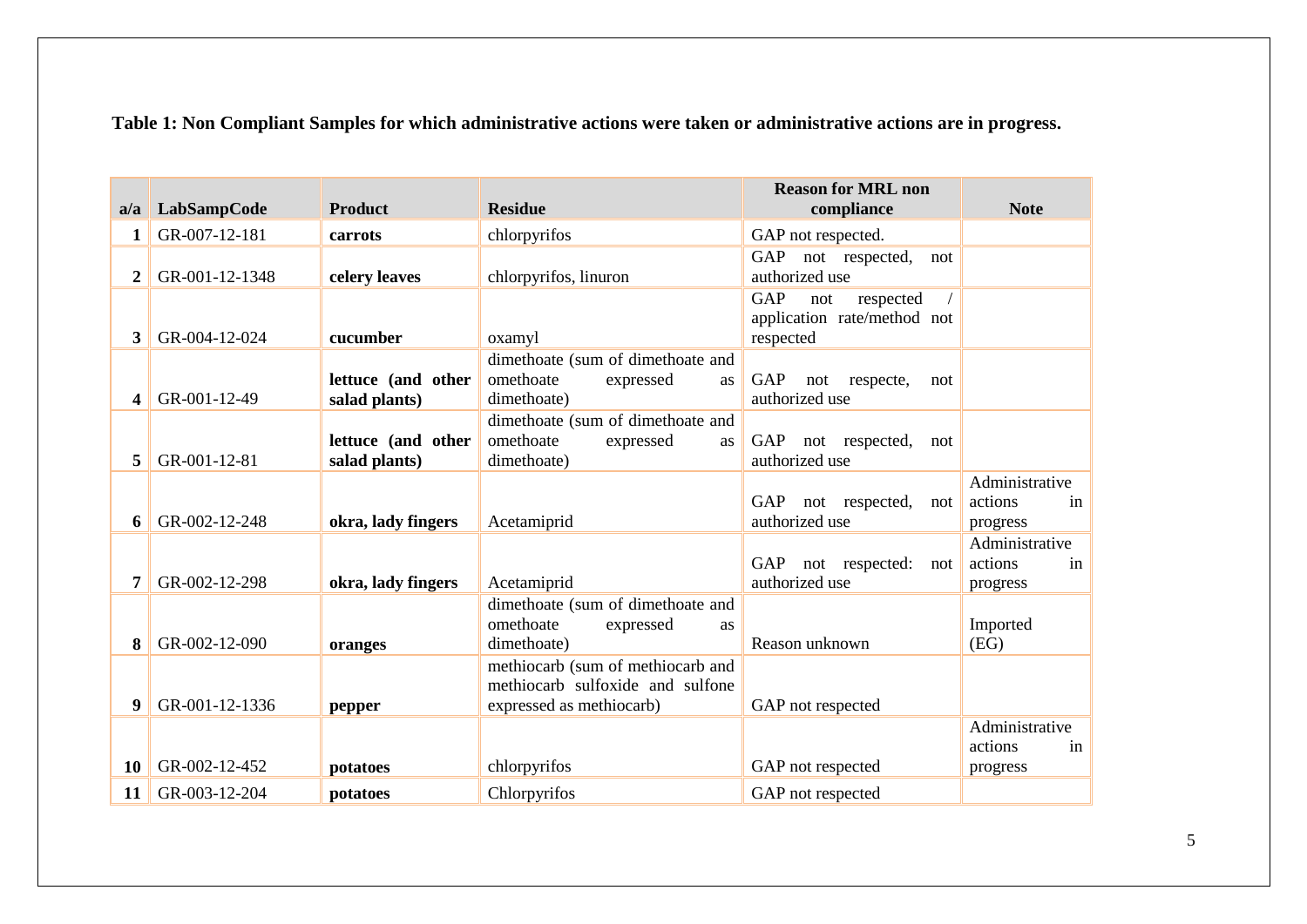|    |                |                               | cypermethrin<br>(cypermethrin<br>including<br>mixtures<br>other<br>of<br>constituent<br>isomers<br>of<br>(sum)                                                 | GAP not respected,<br>not                   |                                                              |
|----|----------------|-------------------------------|----------------------------------------------------------------------------------------------------------------------------------------------------------------|---------------------------------------------|--------------------------------------------------------------|
| 12 | GR-007-12-167  | spinach                       | isomers))                                                                                                                                                      | authorized use                              |                                                              |
| 13 | GR-009-12-069  | spinach                       | chlorpyrifos                                                                                                                                                   | GAP not respected,<br>not<br>authorized use |                                                              |
| 14 | GR-003-12-255  | table grapes                  | chlorpyrifos-methyl                                                                                                                                            | GAP not respected                           |                                                              |
| 15 | GR-005-12-163  | table grapes                  | dimethoate (sum of dimethoate and<br>omethoate<br>expressed<br>as<br>dimethoate)<br>malathion (sum of malathion and<br>malaoxon expressed as malathion)        | GAP not respected,<br>not<br>authorized use |                                                              |
| 16 | GR-001-12-1049 | table olives                  | propargite                                                                                                                                                     | GAP not respected,<br>not<br>authorized use |                                                              |
| 17 | GR-001-12-922  | table olives                  | propargite                                                                                                                                                     | GAP not respected,<br>not<br>authorized use |                                                              |
| 18 | GR-001-12-100  | vine leaves (grape<br>leaves) | boscalid,<br>flufenoxyron,<br>methoxyfenozide,<br>myclobutanil,<br>propargite, pyrimethanil                                                                    | Reason unknown                              | Imported (TR)<br>Administrative<br>actions<br>in<br>progress |
| 19 | GR-001-12-102  | vine leaves (grape<br>leaves) | acetamiprid, chlropyrifos                                                                                                                                      | Reason unknown                              | Imported (LB)                                                |
| 20 | GR-001-12-1052 | vine leaves (grape<br>leaves) | boscalid.<br>azoxystrobin,<br>chlorpyrifos,<br>flufenoxuron,<br>methoxyfenozide,<br>iprovalicarb,<br>myclobutanil,<br>penconazole,<br>propargite, pyrimethanil | Reason unknown                              | Imported (TR)                                                |
| 21 | GR-001-12-1053 | vine leaves (grape<br>leaves) | azoxystrobin,<br>kresoxim-methyl,<br>methoxyfenozide,<br>myclobutanil,<br>propargite, pyrimethanil                                                             | GAP not respected,<br>not<br>authorized use |                                                              |
| 22 | GR-001-12-1218 | vine leaves (grape<br>leaves) | chlorpyrifos,<br>difenoconazole,<br>flusilazole,<br>lufenuorn.<br>myclobutanil, trifloxystrobin                                                                | Reason unknown                              | Imported (LB)<br>Administrative<br>actions<br>in<br>progress |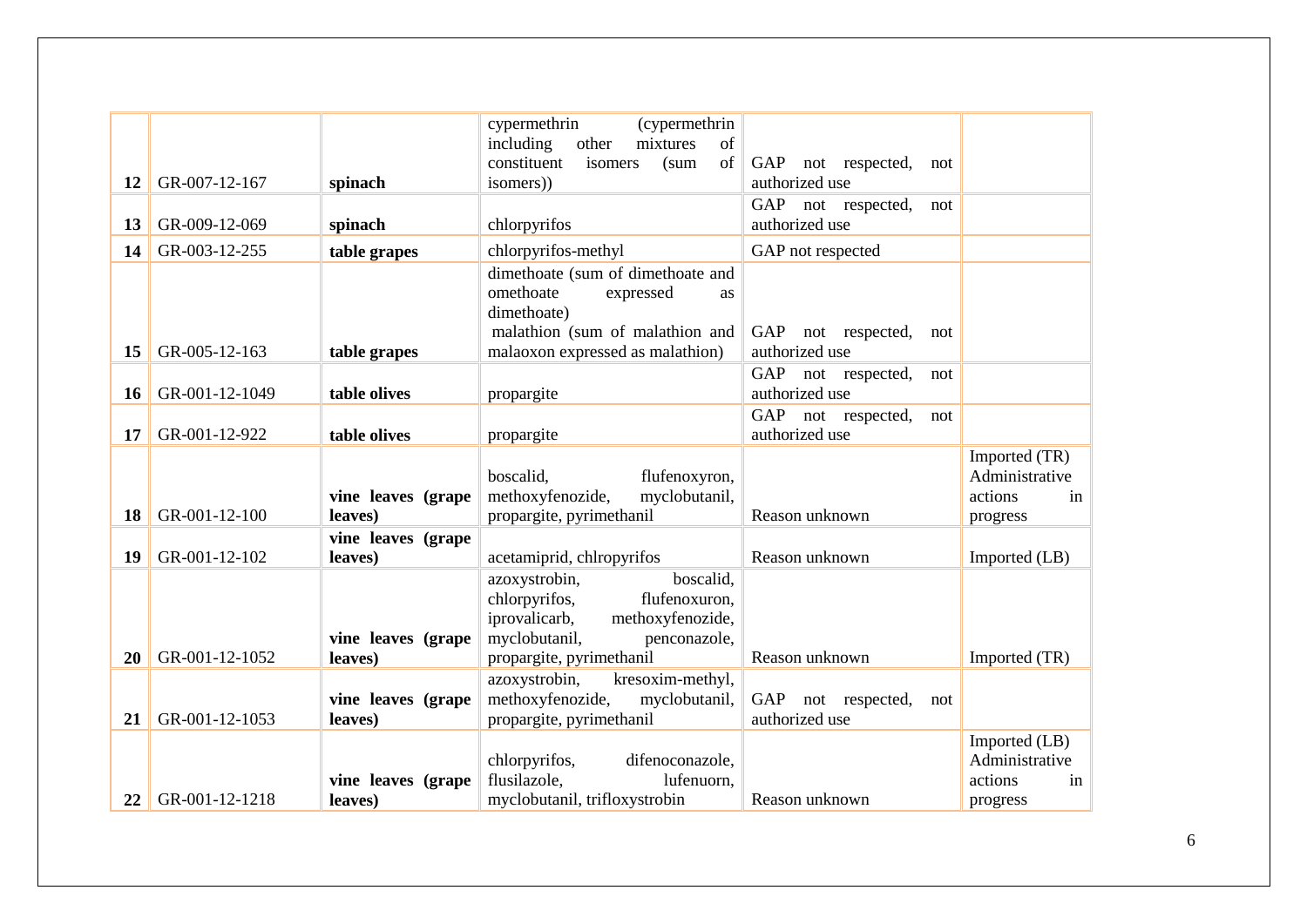|    |                 |                               | azoxystrobin,<br>boscalid.<br>methoxyfenozide,<br>myclobutanil,                                                                                                                                          |                                                | Imported (TR)<br>Administrative                  |
|----|-----------------|-------------------------------|----------------------------------------------------------------------------------------------------------------------------------------------------------------------------------------------------------|------------------------------------------------|--------------------------------------------------|
|    |                 | vines leaves (grape           | penconazole,<br>propargite,                                                                                                                                                                              |                                                | actions<br>in                                    |
| 23 | GR-001-12-127   | leaves)                       | pyrimethanil                                                                                                                                                                                             | Reason unknown                                 | progress                                         |
|    |                 | vine leaves (grape            | azoxystrobin, boscalid, kresoxim-<br>methyl,<br>methoxyfenozide,                                                                                                                                         |                                                |                                                  |
| 24 | GR-001-12-396   | leaves)                       | trifloxystrobin                                                                                                                                                                                          | Reason unknown                                 | Imported (TR)                                    |
| 25 | GR-001-12-467   | vine leaves (grape<br>leaves) | boscalid, cymoxanil, metalaxyl and<br>metalaxyl-M<br>(including)<br>other<br>mixtures of constituent isomers<br>including metalaxyl-M (sum of<br>isomers))                                               | GAP<br>not respected,<br>not<br>authorized use |                                                  |
| 26 | GR-001-12-536   | vine leaves (grape<br>leaves) | boscalid.<br>kresoxim-methyl,<br>myclobutanil, thiophanate-methyl                                                                                                                                        | GAP not respected,<br>not<br>authorized use    |                                                  |
| 27 | GR-001-12-543   | vine leaves (grape<br>leaves) | cyproconazole,<br>cyprodinil,<br>fludioxonil                                                                                                                                                             | GAP not respected,<br>not<br>authorized use    |                                                  |
| 28 | GR-001-12-577   | vine leaves (grape<br>leaves) | famoxadone,<br>chlropyrifos,<br>fenbuconazole, methiocarb (sum of<br>methiocarb<br>and<br>methiocarb<br>sulfoxide and sulfone expressed as<br>methiocarb), myclobutanil                                  | GAP<br>not respected,<br>not<br>authorized use |                                                  |
| 29 | GR-001-12-680   | vine leaves (grape<br>leaves) | boscalid.<br>myclobutanil,<br>thiamethoxam<br>(sum)<br>of<br>thiamethoxam<br>and<br>clothianidin<br>expressed as thiamethoxam)                                                                           | GAP<br>not respected,<br>not<br>authorized use | Administrative<br>actions<br>in<br>progress      |
|    |                 | vine leaves (grape            | azoxystrobin,<br>boscalid.<br>chlropyrifos,<br>fenbuconazole,<br>flufenoxuron,<br>kresoxim-methyl,<br>methoxyfenozide,<br>myclobutanil,<br>penconazole,<br>propargite,<br>pyrimethanil,<br>tebuconazole, |                                                | Imported (TR)<br>Administrative<br>actions<br>in |
| 30 | $GR-001-12-859$ | leaves)                       | tetraconazole trifloxystrobin                                                                                                                                                                            | Reason unknown                                 | progress                                         |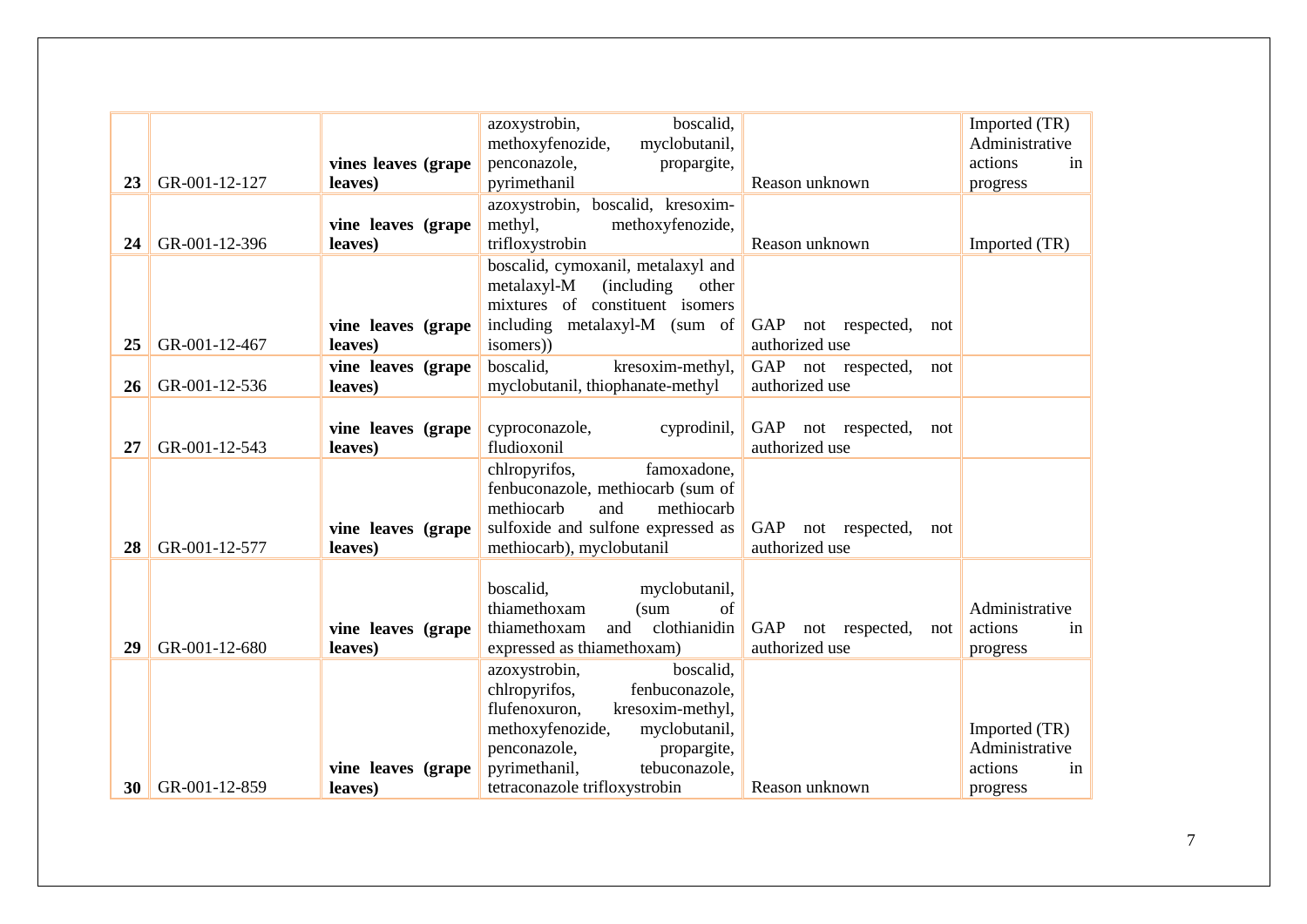| 31 | GR-002-12-177 | vine leaves (grape<br>leaves) | azoxystrobin                                                                                                                                                                           | Reason unknown                                    | Imported<br>(TR)                                             |
|----|---------------|-------------------------------|----------------------------------------------------------------------------------------------------------------------------------------------------------------------------------------|---------------------------------------------------|--------------------------------------------------------------|
|    |               | vine leaves (grape            | boscalid,<br>methyl,<br>kresoxim<br>metalaxyl-M<br>metalaxyl<br>and<br>mixtures<br>other<br>(including)<br>of<br>isomers<br>including<br>constituent<br>metalaxyl-M (sum of isomers)), |                                                   | Imported (TR)<br>Administrative<br>actions<br>in<br>progress |
| 32 | GR-002-12-184 | leaves)                       | trifloxystrobin                                                                                                                                                                        | Reason unknown                                    |                                                              |
| 33 | GR-002-12-227 | vine leaves (grape<br>leaves) | azoxystrobin, pyrimethanil                                                                                                                                                             | GAP<br>respected,<br>not<br>not<br>authorized use |                                                              |

## **Table 2: Rasff notifications**

| <b>Pesticide</b> | <b>Crop</b> | <b>Sample</b><br>number | <b>Sample</b><br>origin | <b>Residue</b><br>level<br>(mg/kg) | <b>ARfD</b><br>(mg/kg)<br>bw) | ARfD $%$ | <b>Model used</b> | <b>RASFF</b> notification |
|------------------|-------------|-------------------------|-------------------------|------------------------------------|-------------------------------|----------|-------------------|---------------------------|
| methiocarb       | wine leaves | GR-001-12-577           | <b>GR</b>               | 56                                 | 0.013                         | 1400     | <b>PRIMO</b>      | 39461                     |
| dimethoate       | orange      | GR-002-12-090           | EG                      | 0.06                               | 0.01                          | 119.4    | PRIMO             | 32879                     |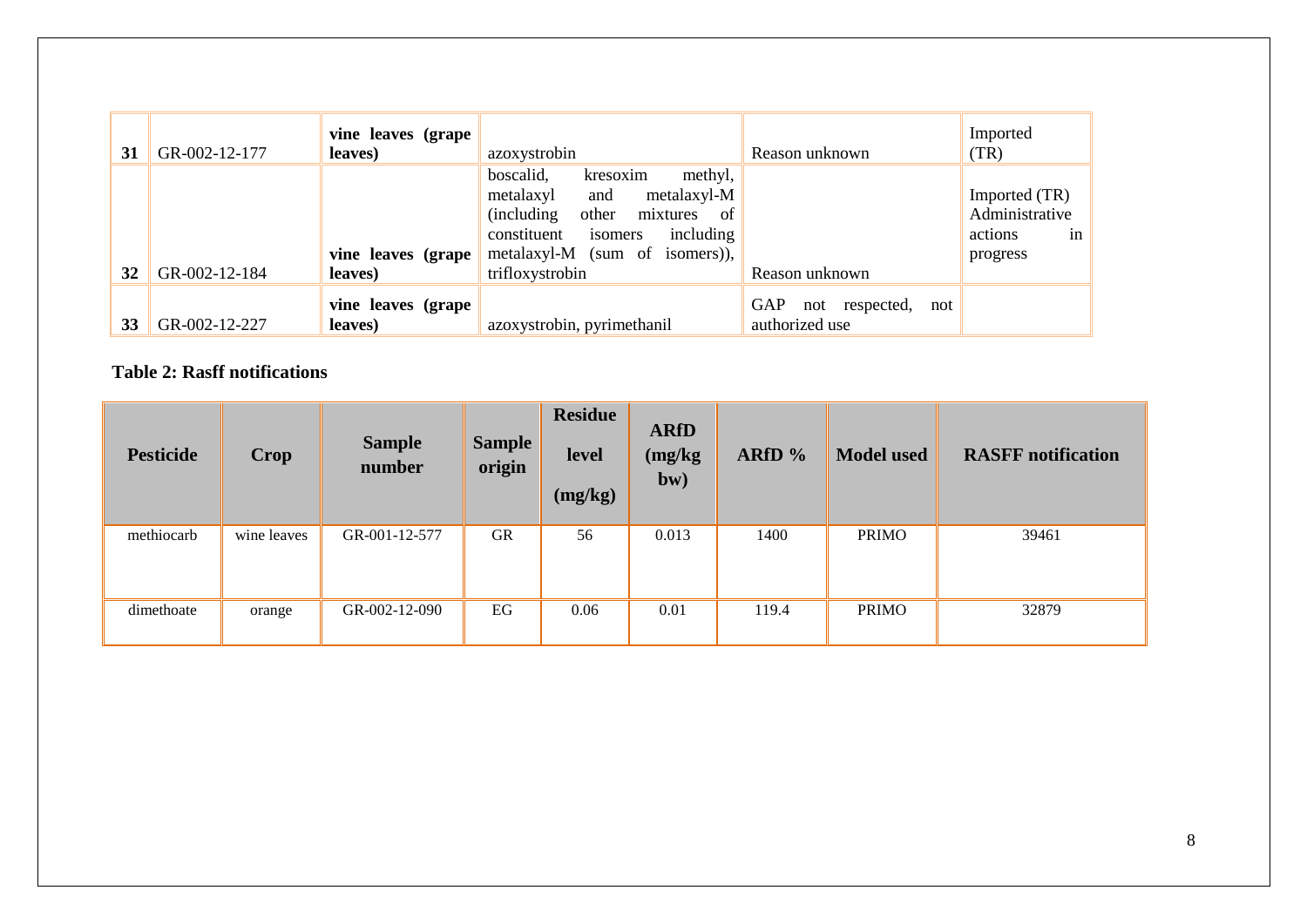## **4. Quality assurance**

| <b>Country</b><br>code | <b>Laboratory Name</b>                                                                                                              | Laborato<br>ry Code | <b>Accreditatio</b><br>n Date | <b>Accreditation Body</b>                         | Participation in proficiency tests<br>or interlaboratory tests |
|------------------------|-------------------------------------------------------------------------------------------------------------------------------------|---------------------|-------------------------------|---------------------------------------------------|----------------------------------------------------------------|
| <b>GR</b>              | Benaki Phytopathological Institute,<br>Laboratory of Pesticide Residues                                                             | GR-001              | 09-07-2002                    | ESYD S.A. (Hellenic<br>Accreditation System S.A.) | EUPT-C6, EUPT-FV14<br>EUPT-SRM7, EUPT-AO7<br>SCHEMA 6301       |
| <b>GR</b>              | <b>Regional Center of Plant Protection</b><br>and quality control of Thessaloniki<br>Laboratory of pesticide residues               | GR-002              | 08-09-2009                    | ESYD S.A. (Hellenic<br>Accreditation System S.A.) | EUPT-FV14                                                      |
| <b>GR</b>              | <b>Regional Center of Plant Protection</b><br>and quality control of <b>Kavala</b><br>Laboratory of Pesticide residues              | GR-003              | 08-09-2009                    | ESYD S.A. (Hellenic<br>Accreditation System S.A.) | EUPT-FV14                                                      |
| <b>GR</b>              | <b>Regional Center of Plant Protection</b><br>and quality control of <b>Ioannina</b><br>Laboratory of pesticide residues            | GR-004              | 08-09-2009                    | ESYD S.A. (Hellenic<br>Accreditation System S.A.) | EUPR-FV14, EUPT-C6                                             |
| <b>GR</b>              | <b>Regional Center of Plant Protection</b><br>and quality control of Magnesia<br>Laboratory of pesticide residues                   | GR-005              | 08-09-2009                    | ESYD S.A. (Hellenic<br>Accreditation System S.A.) | EUPT-FV14                                                      |
| <b>GR</b>              | <b>Regional Centre of Plant Protection</b><br>and Quality Control of Achaia<br>Laboratory of pesticide residues                     | GR-006              | 23-10-2009                    | ESYD S.A. (Hellenic<br>Accreditation System S.A.) | SRM-7, EUPT-FV-14                                              |
| <b>GR</b>              | <b>Regional Centre of Plant Protection</b><br>and Quality Control of Pireaus<br><b>Laboratory of Pesticide Residues</b><br>Analysis | GR-007              | 23-10-2009                    | ESYD S.A. (Hellenic<br>Accreditation System S.A.) | EUPT-FV14 COIPT 12                                             |